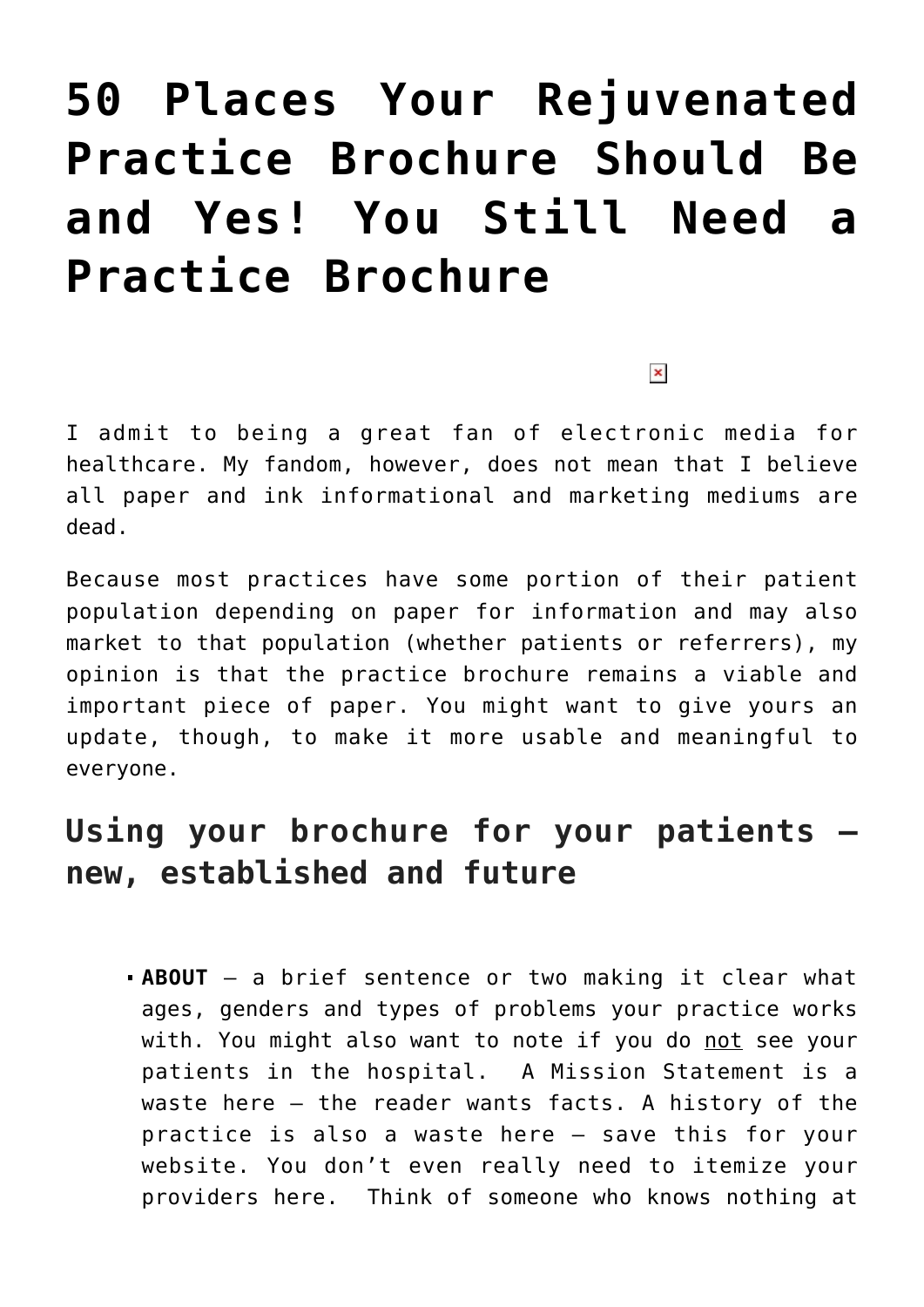all about you. Their first question is "Is this a practice I need and want?"

Your ABOUT could even be on the front of the brochure, so the patient doesn't have to spend time reading the entire brochure if they are not a fit for your practice. Here's an About Example: *Main Street Urology helps men and women ages 18 and older with problems such as urinary infections, kidney stones and prostate problems. We see patients in our two offices, as well as at XXX and XXX hospitals.*

- **NEW & ESTABLISHED PATIENTS** Answer the second most common question next, which is "How do I get services?" Try to make this brochure as applicable to as many people as possible, so do not assume that the person reading the brochure has already signed on as a new patient. Consider the person that knows nothing about you and briefly describe all ways people can contact you to become a patient.
	- **Your website** do people complete their registration electronically and you call them to set the appointment or do they request an appointment and you email a response? How is it done?
	- **Your phone number** hopefully you are in step with the modern world and know that people don't always think about establishing or following up on medical care during office hours. Do you have a way besides your website for patients to request appointments that are not urgent? Can they call and leave a message or do they get your answering service asking them to call back during office hours?
	- **Stop by the office** largely discouraged by most offices, patients in the rural communities I've worked in know that stopping by the office is the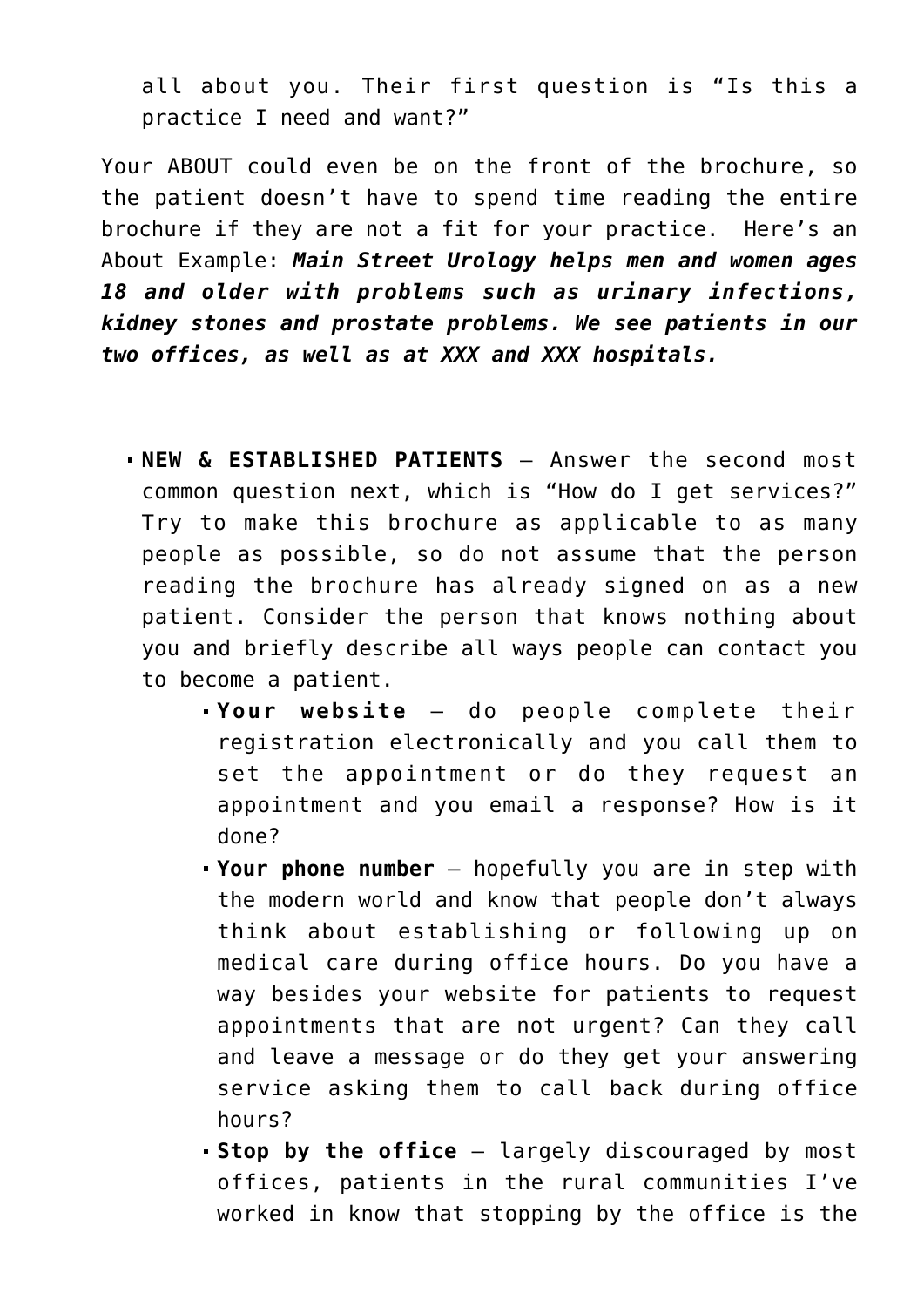quickest way to get service. Do you welcome that "interruption"?

- **Walk-in hours, work-ins, or same-day sick visits** what is appropriate for a same-day visit? When should patients go to the emergency room or call 911?
- **PRESCRIPTIONS** The third most-common question is about getting new prescriptions and refills. With most people hoping to get a prescription without an office visit charge (who doesn't want to save that co-pay?), requests for prescriptions are one of the primary reasons most specialties are struggling to keep the phones answered (read my post on phones **[here](https://managemypractice.com/six-reasons-why-your-doctors-office-doesnt-call-you-back-and-a-few-solutions/)**.) If you are not going to prescribe a new medication without an office visit, put it in writing. If all refills are obtained by calling the pharmacy, say so, and state how long it typically takes to get an existing prescription refilled. If you require a visit every 6 months for chronic illness medications, and a visit every month for chronic pain medications, say so. For practices with large numbers of chronic pain patients, spell out your terms including pain medication contracts and periodic laboratory tests.
- **PAYMENTS** Now is a good time to state your payment policy. What is due at time of service? What kinds of payments do you accept? Do you require a credit card on file? Do you collect deductibles and co-insurance? Surgery or procedure deposit? Fee for no-shows? Fee for forms completion? Fee for NSF checks? Do you give discounts for self-pay patients? Do you have a sliding scale for financial need patients? Do you send statements? One of my big management philosophies is: **Don't Surprise The Patient.** Don't think it indelicate to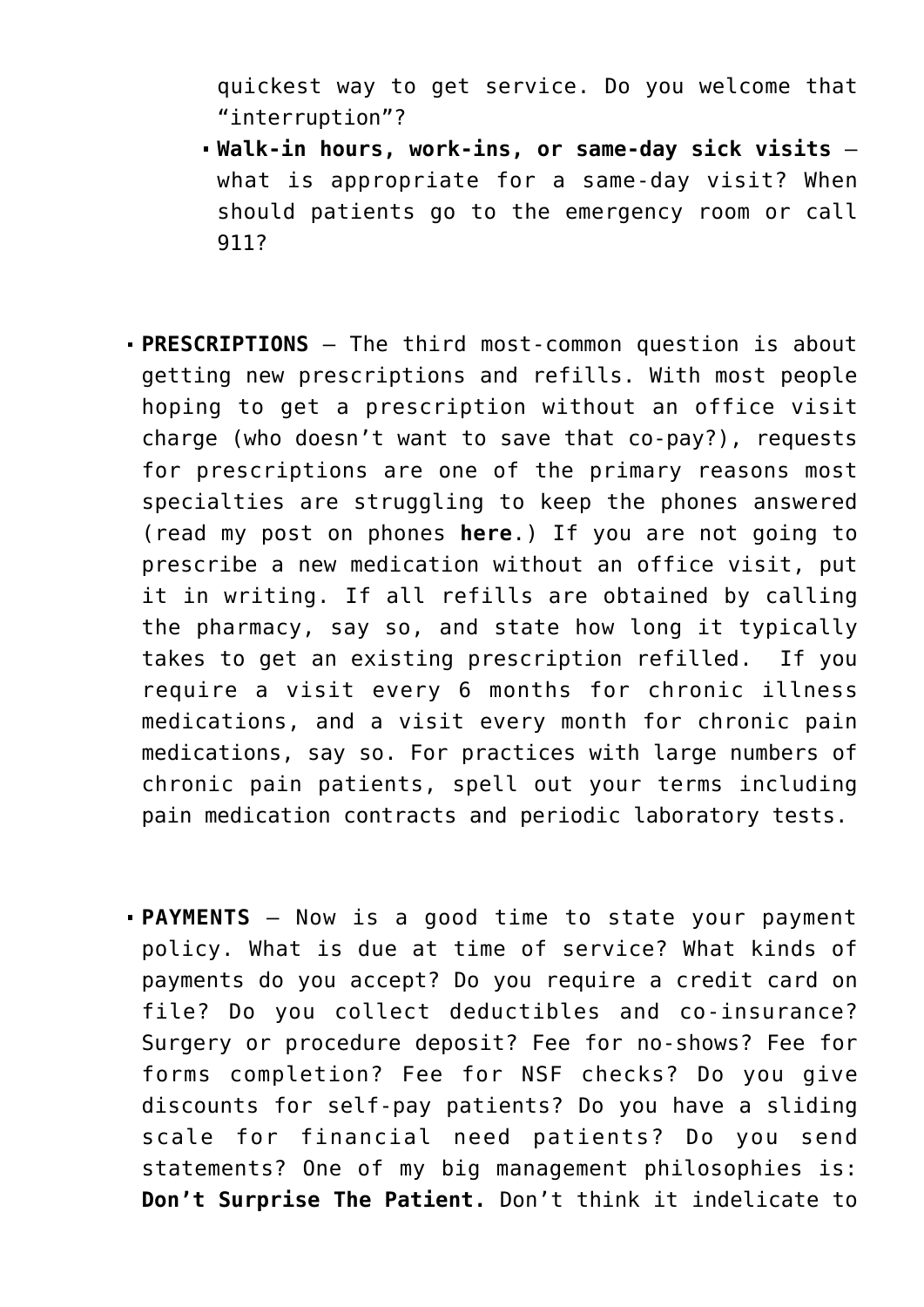discuss money before the visit. It is a business transaction and it is only fair to let the one paying the bill know and understand your policy upfront before the service has been rendered. Read my post on developing your financial policy **[here](https://managemypractice.com/how-to-develop-a-new-financial-policy-for-your-practice-a-short-course/)**.

- **COMMUNICATION** -This is where most misunderstandings take place. How can you provide as many straightforward means of communication between the practice and the patient as efficiently and productively as possible?
	- **Main practice number** should get the patient to a real person during office hours and give an alternative after hours. Malpractice companies will tell you that patients should not be able to leave a message on the main practice number as they may assume it is monitored and your practice may have liability. For routine questions, let your answering service take a message to be passed along on the next business day, or have voice mail box for the answering service to utilize.
	- **Automated attendant number** some patients will prefer the automated attendant, especially if your options are published on the website or in the practice brochure and patients can call any time to leave a message.
	- **Website** should have detailed information about contacting the practice during and after office hours. If you allow or encourage non-medical emails from patients, let the writer know how and when a response will come. Make clear what types of questions are appropriate in non-encrypted email and use a secure portal or encrypted email for emails with protected health information (PHI.)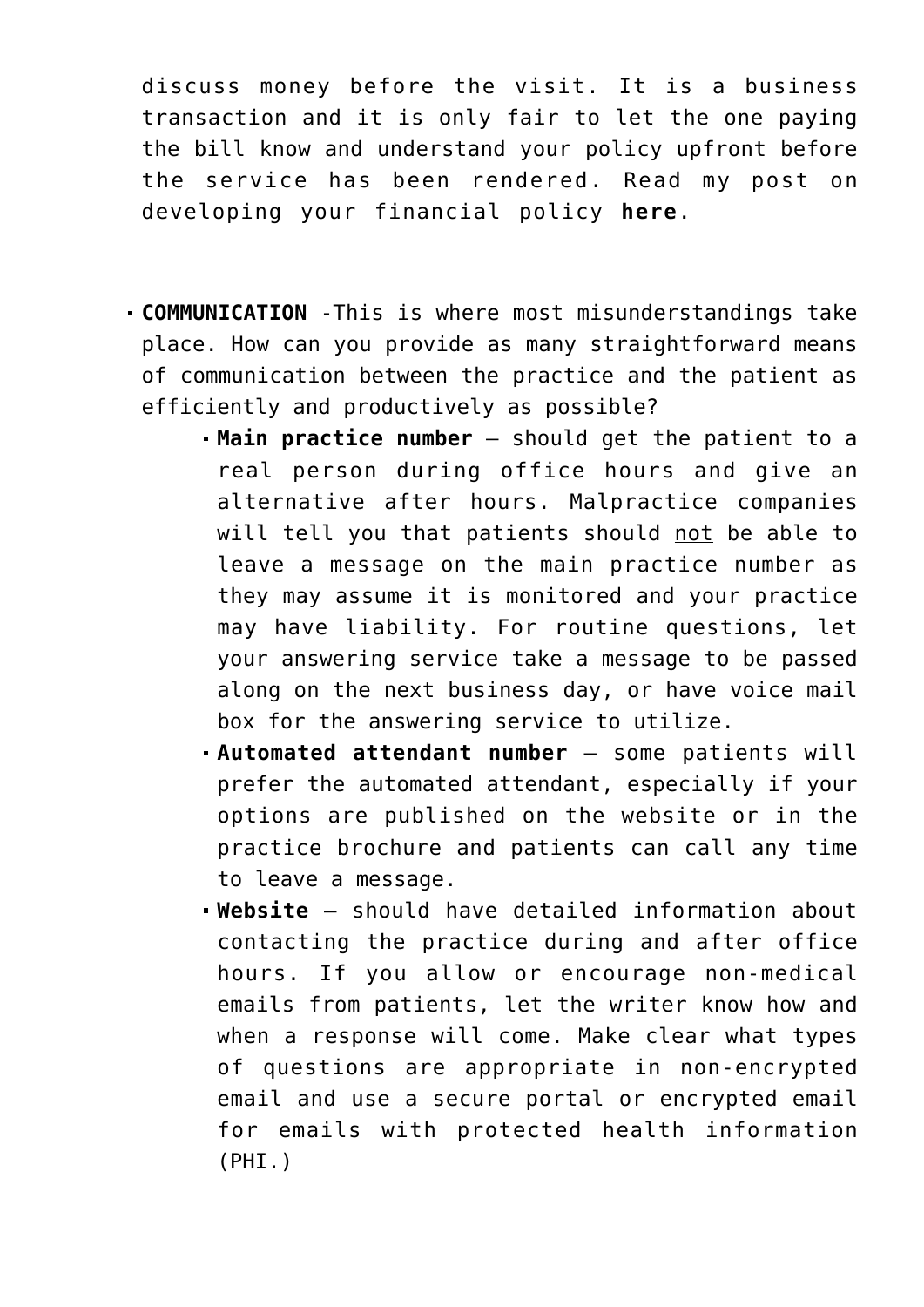## **More tips for your brochure**

- To be as inclusive as possible, do not use medical terminology, abbreviations or jargon and aim for a readability level of 6th grade. Use the active voice and simple, short declarative sentences, a font of 12 or more and use as few multi-syllabic words as possible. If you wonder how your brochure readability stacks up, you can paste your text **[here](http://www.readabilityformulas.com/free-readability-formula-assessment.php)** for a free analysis. Microsoft Word 2007 and newer has a function you can turn on for a readability score at the conclusion of your spelling and grammar check.
- Use as little text in paragraphs and use as many headings and bullets as possible.
- Don't cram the brochure with every little detail you can think of – keep it simple with plenty of white space.
- A map is always a good idea.
- Your practice name, website, phone numbers and office hours should appear at least twice – maybe on the inside and the outside. Having the basics on both sides is helpful to patients who place your brochure on their refrigerator or tape it inside the kitchen cupboard for easy reference.
- This article assumes a tri-fold brochure, but your brochure could be bigger or smaller. A tri-fold is not only easy to fold in half and stick in a pocket or a purse, it is also feasible to produce yourself.
- A digital copy should be available on your website for patients to print out, either in the tri-fold style, or on standard 8 1/2″ x 11″.

## **Using your brochure as a marketing tool**

Make your practice brochures do double duty by providing them to:

- 1. The Welcome Wagon
- 2. The Chamber of Commerce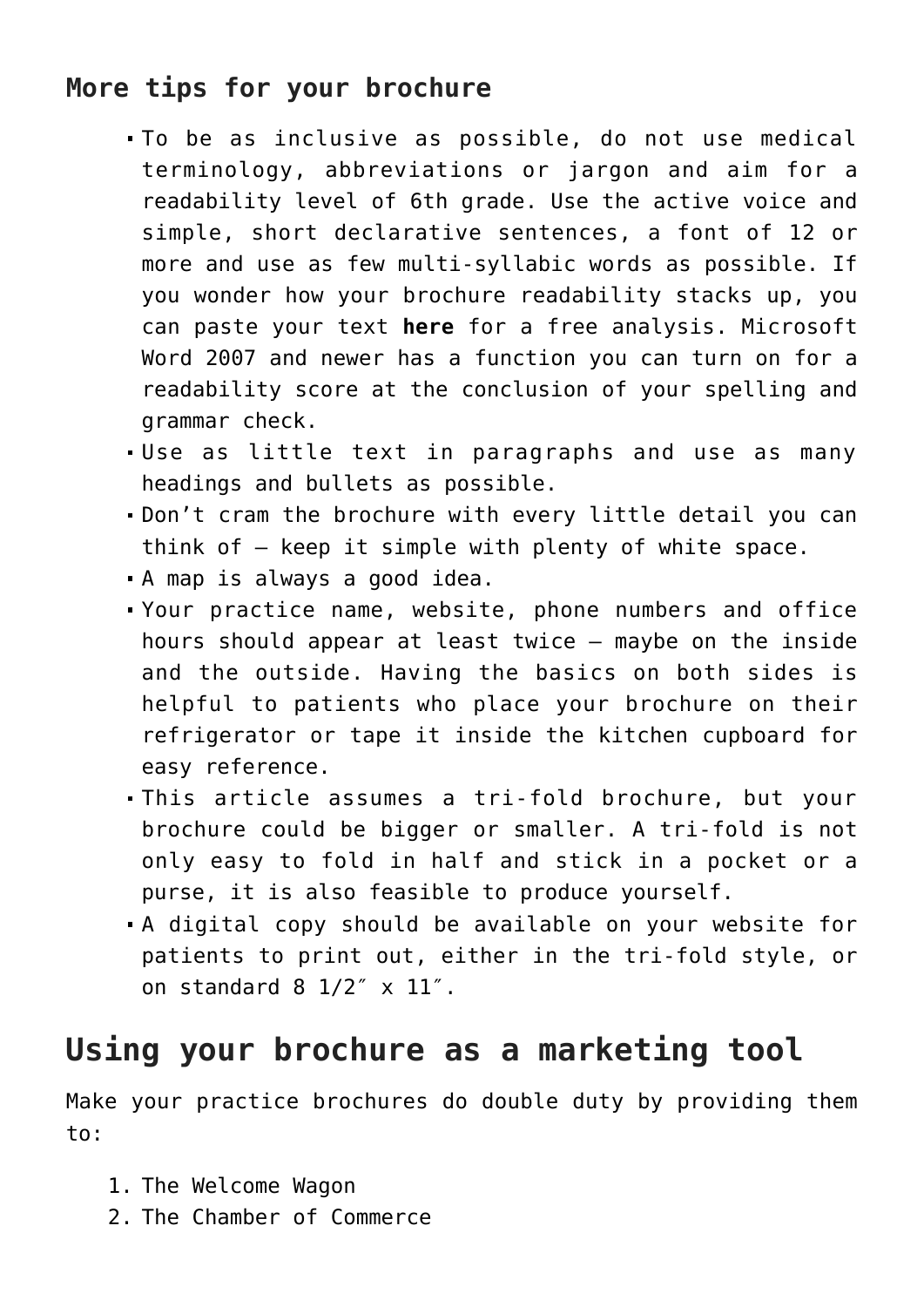- 3. Real Estate offices
- 4. Rental Agency offices
- 5. Hotels
- 6. Any location with a display of brochures of local events and services
- 7. Libraries and Museums
- 8. Hospitals
- 9. Urgent Cares
- 10. Campgrounds, RV sites, theme parks
- 11. Sporting event locations
- 12. Spas
- 13. Hairdressers and nail salons
- 14. Malls and shopping centers
- 15. Daycares
- 16. Continuing Care Communities
- 17. School nurses
- 18. Gyms and sports clubs
- 19. Parish Nurses
- 20. Churches
- 21. Any place you give a talk or program
- 22. Correspondence you send welcoming a new business to the area
- 23. Chiropractors
- 24. Complementary Care Practitioners (accupuncture, meditation, etc.)
- 25. Convention Centers
- 26. The Health Department
- 27. Employers
- 28. The State Welcome Center
- 29. State Rest Stops
- 30. Service Clubs (Rotary, Kiwanis, Jaycees)
- 31. Medical office programs in local schools (high schools, technical schools, vocational schools, community colleges)
- 32. Nursing programs
- 33. Other medical offices in your building or medical park
- 34. Medical employment agencies